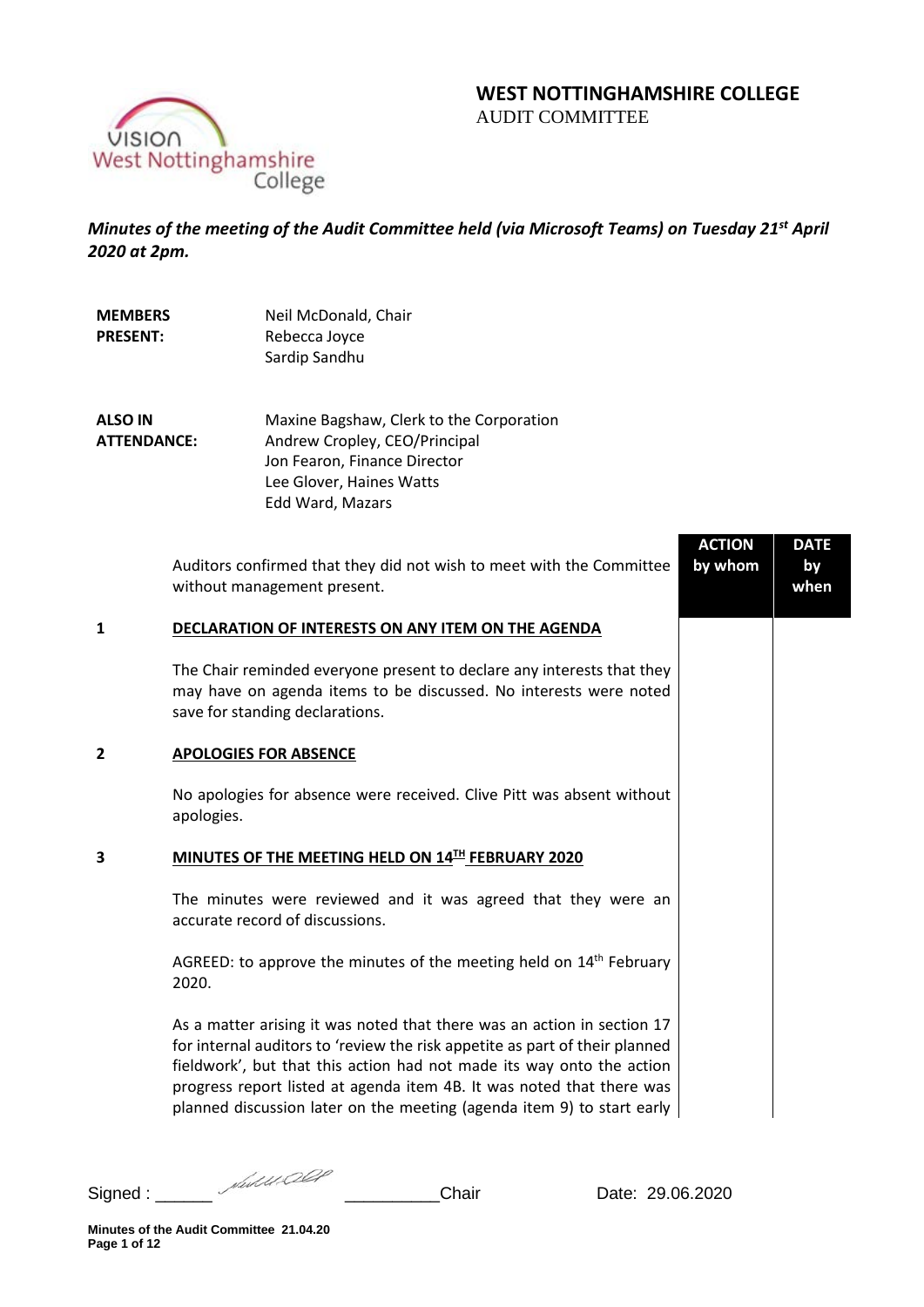discussions regarding the risk appetite.

## **4 ACTION PROGRESS REPORT**

The Committee were happy to note the content of the update provided, and the Finance Director particularly drew the Committee's attention to the annex, which is an update on the anti-fraud checklist for post-16 providers.

AGREED: to note the content of the updates provided.

### **5 INTERNAL AUDIT REPORTS FOR 2019/20**

Lee Glover introduced this item and drew the Committee's attention to the report prepared in relation to the apprentice on-boarding. Key matters that he brought to the Committee's attention were:

- As requested, a significant sample size was utilised, with 25 out of 75 new apprentices tested.
- The focus of the review, as requested, was on the new processes introduced from December 2019. The audit was deliberately biased towards the new processes rather than the historic.
- The outcome of the audit was positive, with only two recommendations made.
- Section 2.5 sets out the instances where errors in the paperwork were found. In relation to the four bullet points, he indicated that the second bullet point related to a pre-December start and so was not subject to the new processes.
- Section 2.6 sets out the findings following a review of evidence of 20% off the job training. He explained that this is a significant focus for the ESFA in terms of compliance.
- Section 2.7 sets out the findings when looking at compliance with the funding rules.

As an overview, he confirmed that there were two significant recommendations made and he confirmed that management have responded positively to these. Part of the review also looked at the waiting time/turnaround in terms of the lag between apprentice enrolment and commencement. He confirmed that the college was moving in the right direction, with the average being 25 days. The CEO confirmed that this was much improved on the historic position.

Internal auditors confirmed that the college recognises that there is always room for improvement, and it was confirmed that the college has already implemented all of the changes recommended.

A challenge from one member of the Committee was that this review seems to show a manual and highly intensive set of processes. They asked how much checking and review is undertaken by the college. It

Signed : \_\_\_\_\_\_ *Multived \_\_\_\_\_\_\_\_\_\_\_\_\_*Chair Date: 29.06.2020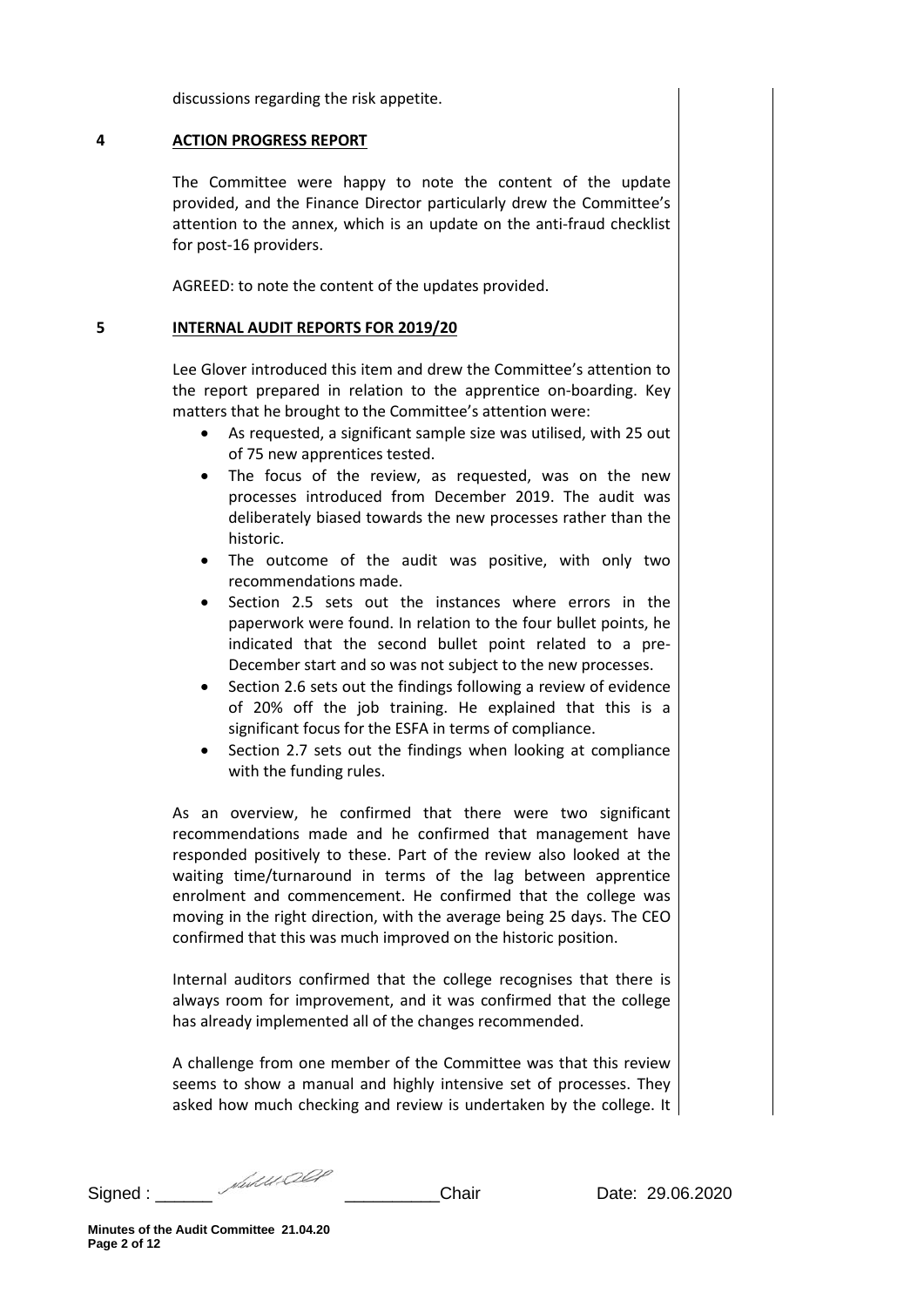was explained that signup is by the apprenticeship specialist, with paperwork then submitted to Karen Millward's team. She was described as the 'lock keeper' in terms of documentation compliance. It was acknowledged that the process is evolving and the team is very engaged in terms of active development.

A question and challenge from one member of the Committee was whether or not self-declaration regarding employer contracts is sufficient. They questioned what the college's duty of care is in relation to this. Internal auditors expressed the view that, in an ideal set of circumstances, the college would have sight of a contract and retain a copy, and indeed the funding rules expect a contract to exist for the duration of the apprentice's employment. It was explained that, within the college processes, it is often the case that the apprenticeship specialist signs to say that they have seen the document, rather than college being provided with a copy. The CEO explained that, in some instances, it is important to appreciate the employer's circumstances and a practical approach will have to be taken. This relates to both large national companies and also 'one man bands'.

The Committee Chair questioned the description of the actions required as 'significant', given that they were RAG-rated as amber rather than red. Internal auditors explained that, in terms of terminology, if an action is red it is considered as 'fundamental' rather than 'significant'. He explained that they are non-compliance points in terms of the funding rules and therefore have to be considered as significant, although they may be easy to address.

Internal auditors acknowledged that, within any college, the handling of this paperwork requires a lot of manual input; therefore, colleges can have robust processes in place, but execution is dependent upon people and therefore, with staff changes, it can lead to errors. They expressed the view that this was a good area for Governors to seek continual assurance on.

It was acknowledged that the report shows that the college has much better processes in place, however, they are relatively new. The CEO confirmed that he was happy with the progress made and that this will continue to be a focus, given potential financial impact.

One member of the Committee made the observation that there is reference within the report to 'no college employees enrolled as apprentices'. It was explained that apprentices are VBSS employees rather than college, therefore they will fall under a different employer number. It was explained that it tends to be the business support roles that are enrolled as apprentices.

AGREED: to note the content of the report provided.

Signed : \_\_\_\_\_\_\_ *Multived and \_\_\_\_\_\_\_\_\_\_\_\_\_\_*Chair Date: 29.06.2020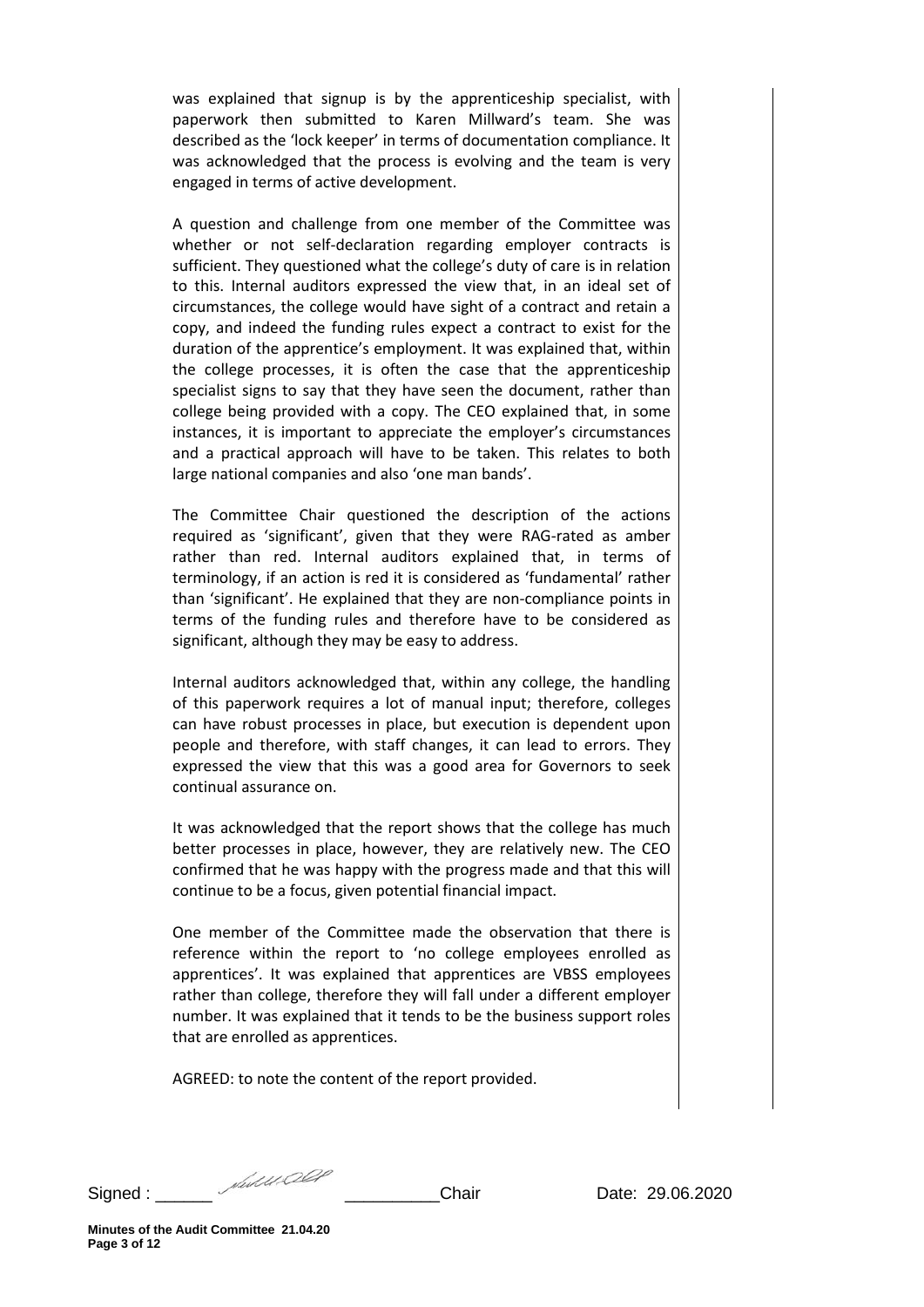### **6 INTERNAL AUDIT PLANNED ACTIVITY**

Internal auditors explained that there were two pieces of 'fieldwork' currently taking place. These are:

- core financial controls
- risk management.

He explained that work in relation to these is approximately 50% complete. In addition, audit briefs have been circulated in relation to:

- curriculum planning
- employer engagement.

Planned fieldwork is scheduled for  $4<sup>th</sup>$  to  $11<sup>th</sup>$  May. He advised that all four reports will come to fruition at the same time and will be presented to the June 2020 meeting.

The Committee were advised that there is then only one further piece of work to consider, which is further testing of learner records, but a decision needs to be taken in relation to this.

The Committee then discussed the audit briefs for curriculum planning and employer engagement, and it was confirmed that one member of the Committee had sent in a number of questions by email. In terms of curriculum planning, these were:

- There is nothing in the risk/scope about the appropriateness of the curriculum to match community/employer requirements
- What about the risk of there being too many or too few students taking up the courses on offer – this is not quite the same as too many or too few teachers?
- What is remission?

In relation to the points made, the Finance Director indicated that auditors could take a high-level review in relation to the match with community/employer requirements. However, the college has quite immature processes in relation to this, therefore it was agreed that a review at this time in the next academic year (April 2021) would be far more useful.

In terms of the question of risks relating to too few or too many students, the Finance Director expressed the view that it would be better to assess this as part of the autumn term follow-up. This would then look at how well the college had planned in terms of student numbers and the student experience, and how the college was able to respond to any variations. It was agreed that this would all be about 'lessons learned'.

In relation to remission, it was explained that 820 hours teaching per person is assumed and that staff are given remission for other work that they may undertake: e.g. management activity, trade union activity, internal verification, etc. It was likened to non-chargeable time

Signed : \_\_\_\_\_\_\_ *Multived at* \_\_\_\_\_\_\_\_\_\_\_\_\_\_\_Chair \_\_\_\_\_\_\_\_\_Date: 29.06.2020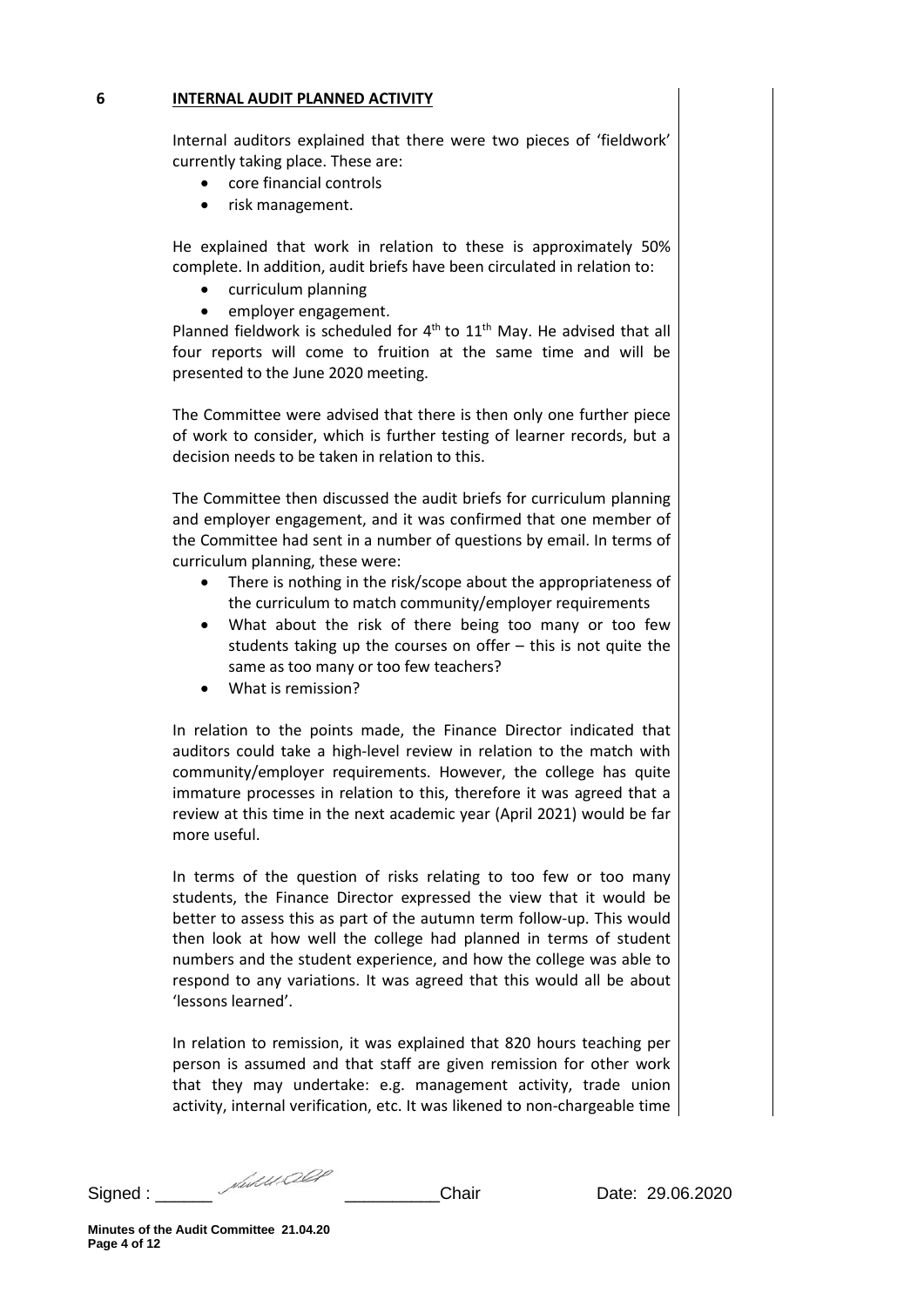| in a more commercial environment. The Finance Director advised that<br>efficiency decreases as remission increases, and that there are<br>increased costs.                                                                                                                                                                                                                                                                                                                                                                                                                                    |      |              |
|-----------------------------------------------------------------------------------------------------------------------------------------------------------------------------------------------------------------------------------------------------------------------------------------------------------------------------------------------------------------------------------------------------------------------------------------------------------------------------------------------------------------------------------------------------------------------------------------------|------|--------------|
| A challenge from one member of the Committee was whether or not<br>the college has the right processes in place to agree the right<br>curriculum. Also linked to this is the 'post-mortem', i.e. how good was<br>the scenario planning. It was agreed that this piece of work would be<br>better undertaken in November 2020, when auditors could look at:<br>how good the plan was<br>٠<br>how well the college planned for variations<br>$\bullet$<br>how well the college responded to variations.<br>$\bullet$                                                                            |      |              |
| The Committee Chair summarised the position and expressed the view<br>that the audit 20/21 plan needed to include a follow-up review of<br>curriculum planning, to include:<br>an assessment of the relevance of the curriculum to employers,<br>the community, the area, etc.<br>testing of whether progression was successful in terms of<br>$\bullet$<br>students going into employment and/or further education<br>testing the quality of the assumptions put into the plan<br>$\bullet$<br>assessing the use of EMSI and other data to inform future<br>$\bullet$<br>opportunities.      | IA's | June<br>2020 |
| In terms of the employer engagement briefing, the observation from<br>one member of the Committee was that this seems to be all about<br>handling incoming enquiries (i.e. passive), and what about the risk of<br>failing to proactively engage with potential/existing employer clients or<br>seize the initiatives available which might lead to future new employer<br>engagement. She indicated that this was all about testing the process<br>and the relevance of curriculum development, with the lens being on<br>proactivity rather than simply responsivity to employer enquiries. |      |              |
| Internal auditors indicated that the scope, as drafted, was intended to<br>link to the CRM system rather than the more qualitative actions. The<br>CEO indicated that the Committee's suggestion would be really helpful,<br>however, the 'how' this could be measured and tested is more of a<br>challenge.                                                                                                                                                                                                                                                                                  |      |              |
| The Committee indicated that it would be good to know how well<br>coordinated the college approach is, how well information is shared<br>across college, and where there are any gaps.                                                                                                                                                                                                                                                                                                                                                                                                        |      |              |
| The CEO indicated that, generally, employer engagement is sometimes<br>opportunistic and/or by chance, therefore can't be determined by a<br>process. It was suggested that there could be a way to look at how<br>proactive the employer engagement strategy is.                                                                                                                                                                                                                                                                                                                             |      |              |
| The Finance Director expressed the view that a critically important                                                                                                                                                                                                                                                                                                                                                                                                                                                                                                                           |      |              |

Signed : \_\_\_\_\_\_ \_\_\_\_\_\_\_\_\_\_Chair Date: 29.06.2020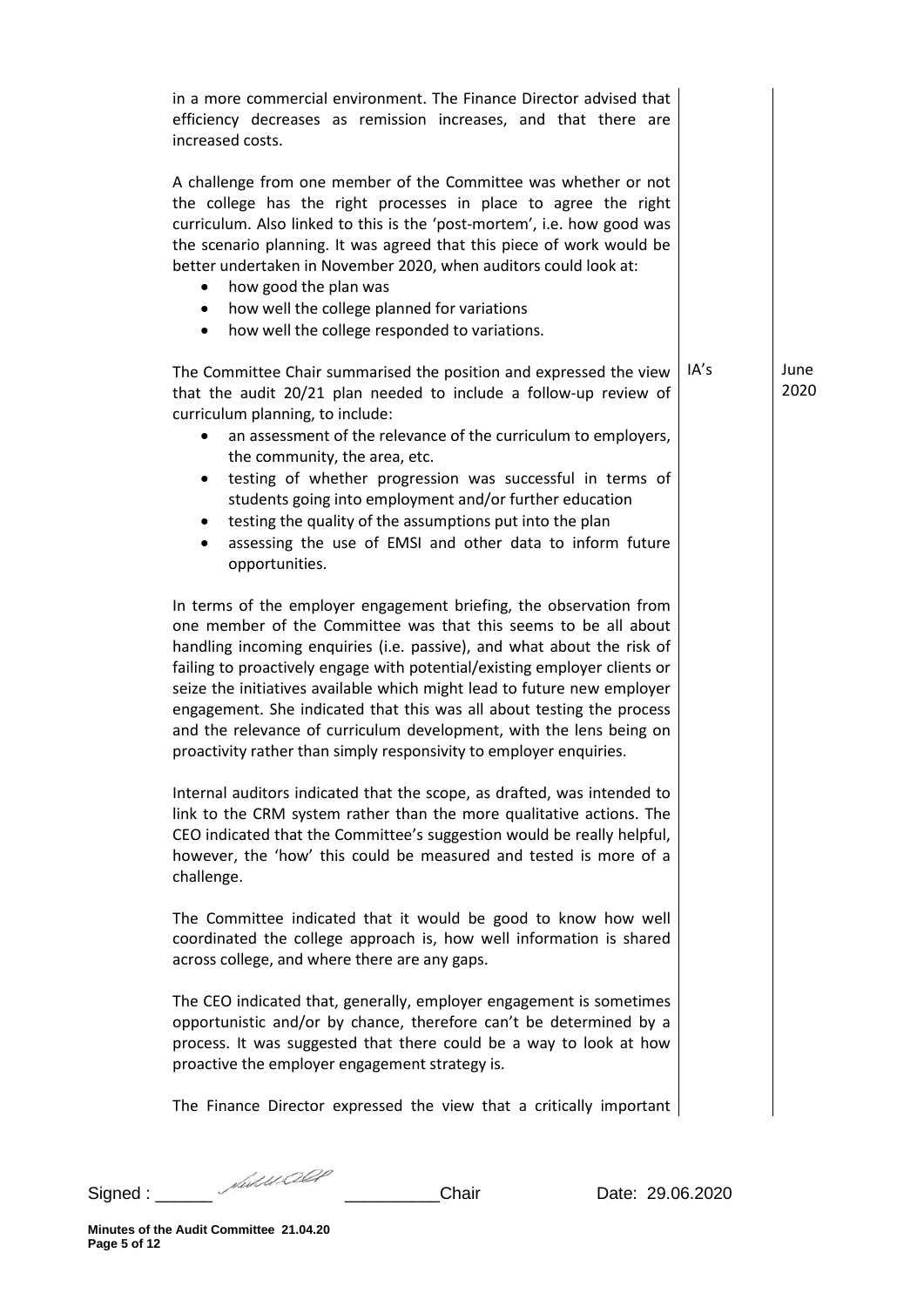| matter at this time is to ensure that there is a good CRM system in<br>place and that the college can use this to act on enquiries quickly.<br>Whilst this was acknowledged, it was agreed that a CRM system is all<br>about the contacts that have been made, not about those who the<br>college is not currently engaged with.                                                                                                                                                                                                                                                                                                                                                                            |         |               |
|-------------------------------------------------------------------------------------------------------------------------------------------------------------------------------------------------------------------------------------------------------------------------------------------------------------------------------------------------------------------------------------------------------------------------------------------------------------------------------------------------------------------------------------------------------------------------------------------------------------------------------------------------------------------------------------------------------------|---------|---------------|
| The Finance Director indicated that it was possible for the college to<br>look to invest in broader data sets: an example given was Mint. He felt<br>that there was still work to do in terms of developing a plan to target<br>employers.                                                                                                                                                                                                                                                                                                                                                                                                                                                                  |         |               |
| It was agreed that the audit, as currently proposed, will assess the<br>reactive systems; however, a challenge from the committee was to also<br>check the proactive and how opportunities are entered into the CRM.<br>What they are keen to know is what else is out there, what is trending,<br>and how this contributes to curriculum development.                                                                                                                                                                                                                                                                                                                                                      |         |               |
| The Finance Director indicated that it should be possible to quantify the<br>college's current contact engagement rate, e.g. percentage contact<br>with known SMEs in Mansfield and Ashfield and/or D2N2. There is also<br>an assessment regarding the capability of the CRM system to drive<br>forward campaigning.                                                                                                                                                                                                                                                                                                                                                                                        |         |               |
| The suggestion made was that how actively engaged the college is in<br>terms of x out of y known businesses (i.e. a percentage) should be<br>added to the review. The Finance Director was of the view that, if the<br>college cannot give this data to internal auditors, this evidences the<br>fact that there is a gap.                                                                                                                                                                                                                                                                                                                                                                                  |         |               |
| It was agreed that there is a need to look at how the CRM is structured<br>and to assess whether it can provide the analysis required. Governors<br>all agreed that it was important to actually have the data before the<br>insights can then be derived from it. Internal auditors expressed the<br>view that the proposals discussed today were broader than the original<br>anticipated fieldwork, therefore this could require additional time/<br>cost. It was agreed that the Finance Director and internal auditors<br>would review outside the meeting to ensure that there is a mechanism<br>within the fieldwork to assess the CRM system both in terms of a<br>reactive and proactive approach. | IA's/FD | April<br>2020 |
| AGREED: to note the content of the update provided.                                                                                                                                                                                                                                                                                                                                                                                                                                                                                                                                                                                                                                                         |         |               |

Signed : \_\_\_\_\_\_ \_\_\_\_\_\_\_\_\_\_Chair Date: 29.06.2020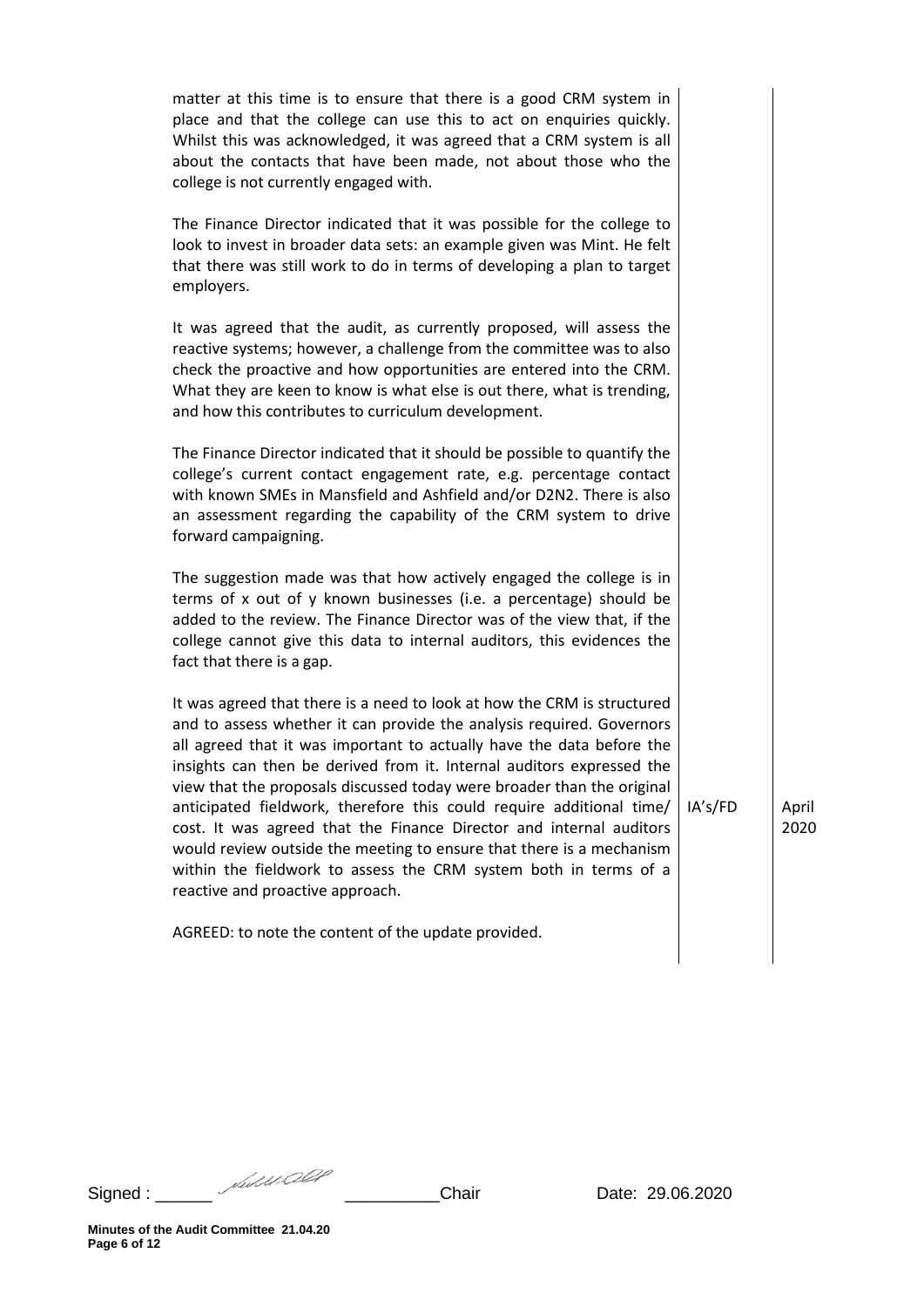## **7 COMPOSITE COLLEGE RECOMMENDATIONS REPORT**

The Finance Director introduced this item and drew the Committee's attention to the summary document; appendix 1, which gives progress against all internal audit recommendations; and appendix 2, which gives progress against all external recommendations. The Committee were happy to note the content of appendix A and, in relation to appendix B, questioned whether it would be possible to have items coloured blue that are complete. The CEO indicated that this is actually an FE Commissioner document that has to be presented at each of the reviews and therefore it wasn't within the college's gift to unilaterally amend. That being said, it was acknowledged that there are a lot of actions that can now be closed off, but FE Commissioner approval will be formally required for this. Two particular lines were considered; these were:

- Line  $1 -$  the CEO indicated that it is highly unlikely that this action can be closed down whilst the SIDDHI report is outstanding.
- Line 15 there was an expectation that  $£1.8$  million would be recouped by the ESFA in April 2020; however, under the college's banking terms and conditions, Lloyds' approval is required for this. The Finance Director explained that, following discussions with the ESFA, they have indicated that recoupment is not a priority at this stage; therefore, the position will be reviewed again in September 2020.

AGREED: to note the content of the update provided.

# **8 RISK REGISTER 2019/20**

The Chair indicated that there were two important aspects for the Committee to consider at this meeting; these were:

- the existing risk appetites
- the risk register changes as a result of COVID-19

In terms of the risk appetite, it was acknowledged that this had not been reviewed for a year or so, and it was agreed that it was now appropriate to reassess. The Committee considered the risk appetite areas and the scores, and the CEO expressed the view that, whilst there is a low risk appetite in relation to some core activities, this does not prevent innovation and development. He expressed the view that the low risk appetite in relation to IT infrastructure had paid dividends, in that the college has been able to successfully and quickly respond to college closure. IT infrastructure provides a strong backbone with a well-trained team in place. Risk appetite in relation to physical security is also low, and the Committee were reminded that, to support this risk approach, site security has been enhanced to respond to the risk appetite agreed.

Signed : \_\_\_\_\_\_\_ *Multived at* \_\_\_\_\_\_\_\_\_\_\_\_\_\_\_Chair \_\_\_\_\_\_\_\_\_Date: 29.06.2020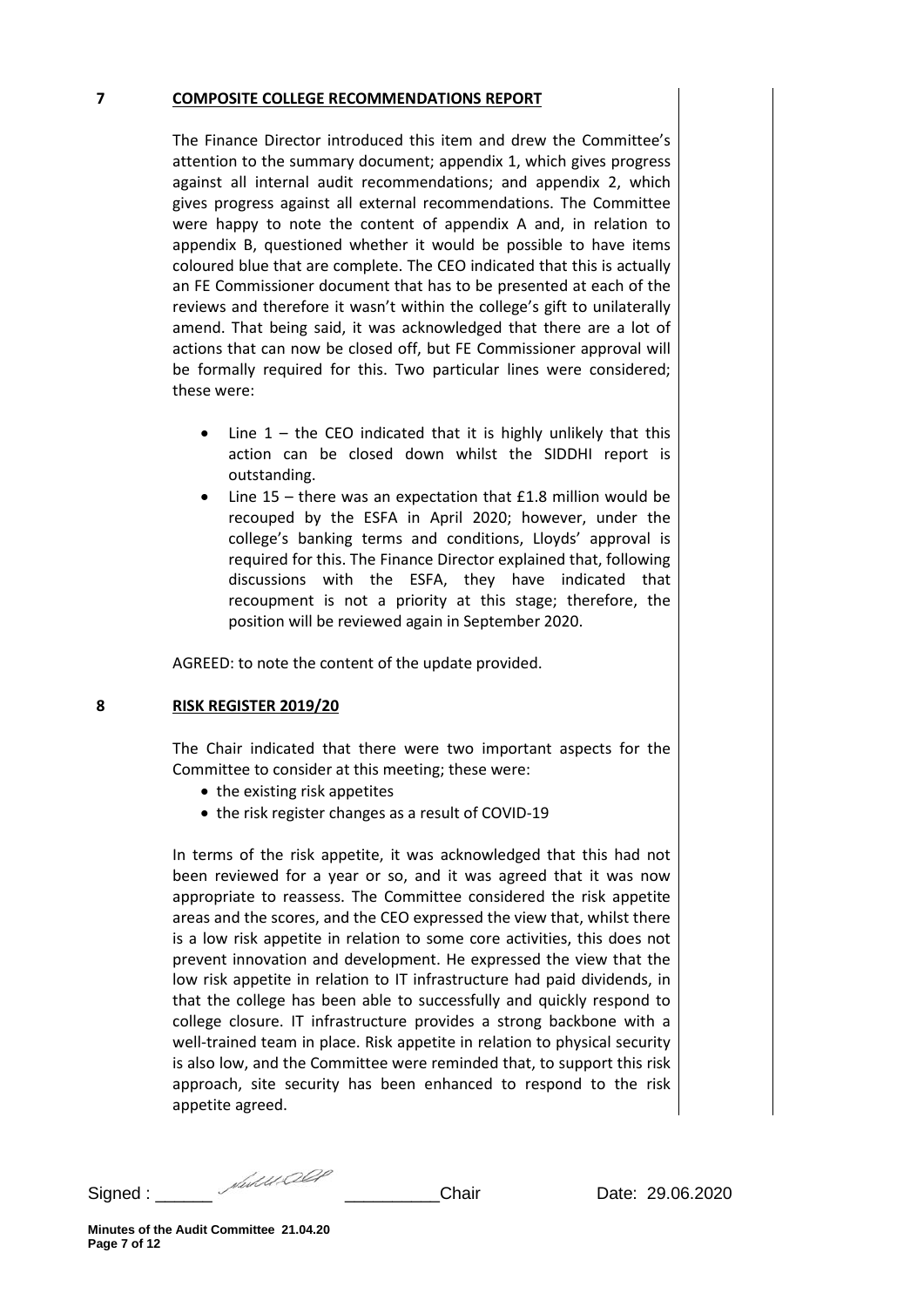In terms of curriculum planning and innovation, the risk appetite is higher and allows the college to think more broadly; an example given was the creation of learning companies. He explained that the higher risk appetite allows the college to focus on student enjoyment, engagement and progression, and not just on qualification outcomes.

The college's approach to AEB, i.e. less reliance on subcontractors, was a higher risk strategy/action but has again paid dividends. An example given was the contract with Royal Mail.

The Committee, having considered the risk appetite scores for each of the areas, agreed that they were comfortable with the balance and were satisfied that they continue to be appropriate. They felt that competition for students in the locality necessitates taking a riskier approach to curriculum and innovation rather than core central activities. On the basis of this, it was agreed that the recommendation to the Board would be that there be no change to the risk appetite at the current point in time.

The Committee then considered the risk register and discussed the risks that have changed, particularly those that have increased in terms of RAG-rating. Key matters considered were:

• Line 32 – the impact of COVID-19. The Finance Director indicated that, initially on a worst-case basis, it was felt that the financial impact could be circa £5 million but would then be offset by some small financial gains; however, the March 2020 management accounts have given more insight. The college is in a better position than originally feared, and particularly helpful in relation to this is AEB and the ESFA's decision to honour allocations. He explained that it may have been a different situation if the college had not been able, at a critical point in time, to prove that it was on track. This was before the changes necessitated by COVID-19.

The current position is that the college is +£1.5 million when compared to the budgeted surplus; as a consequence, the risk will come down now dramatically. The Committee all agreed that this would help to strengthen the college's financial position.

The Finance Director indicated that the college is now intending to offer a free online learning campaign, which should then lead to more student interest in 20/21.

• Lines 7 & 8 relate to the sale of BKSB. He confirmed that he was in discussion with Lloyds Bank to amend the covenants to July 2022. He explained that there was a £9.6 million repayment due at July 2022 and that this will either be through asset sale or refinancing. He expressed the view that the college needs to

Signed : \_\_\_\_\_\_\_ *Multived and \_\_\_\_\_\_\_\_\_\_\_\_\_\_*Chair Date: 29.06.2020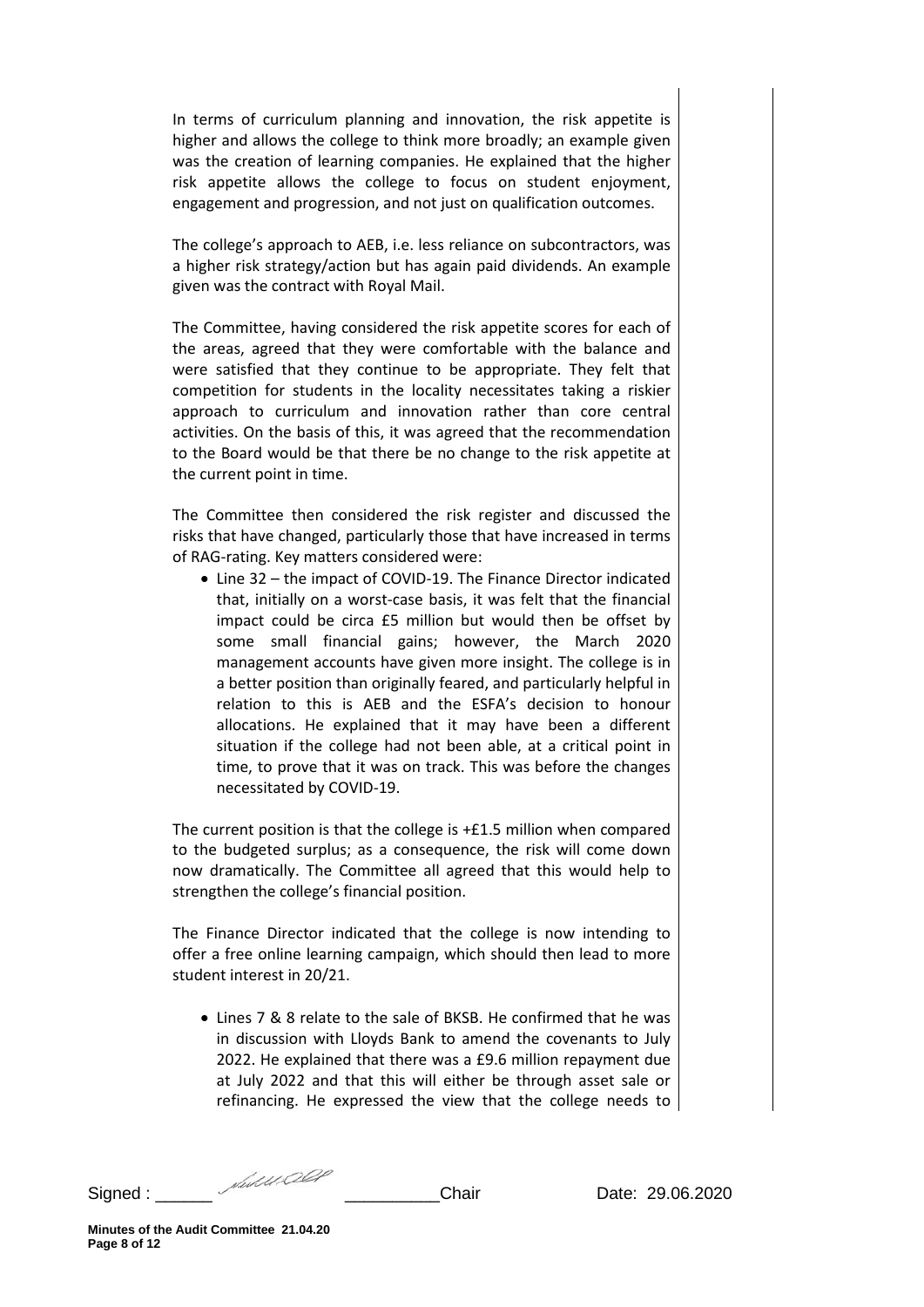have a plan in place to pay the debt down and that, within this, some alternative strategies need to be considered.

He confirmed that, if Lloyds do agree to amend the bank covenants to July 2022 and there is a two year delay in sale, the college would receive an additional £3 million income which could go towards paying the debt down. He indicated that he was working to try to create time for the college and the company to be able to respond to the influence that COVID-19 has had on the market.

The Committee then considered the 'other significant risks register', in particular line 33, which gives more detail in relation to COVID-19 risks. The CEO expressed the view that the college's ability to respond to COVID-19 has been really positive in terms of staff engagement, learning systems and student engagement. In relation to the latter, it is good across the board and exceptional at the higher levels (i.e. level 3 as compared to level 1), and the college has some really good data upon which to take the appropriate actions.

In terms of the risks, it was felt that they would need to be reviewed should it be the case that the government announces that colleges should reopen but with social distancing requirements. It was explained that the college currently has limited PPE on site, as most of the equipment has been donated to the NHS.

In relation to line 18, an observation made by the Committee was that the risk scores don't add up. The Finance Director expressed the view that it is likely that this risk can be removed quite quickly in any event.

In relation to line 33, the Committee questioned whether there were any significant concerns regarding potential NTU building work delays. The CEO indicated that he was not overly worried and that NTU are currently out to tender. The risk is that planned works may become frustrated if the government becomes more draconian in relation to construction activity; however, this does not appear to be the direction of travel and it was noted that organisations supplying building materials are now reopening.

AGREED: to note the content of the update provided.

# **9 RISK MANAGEMENT STRATEGY**

It was noted that a review of the existing risk management strategy is scheduled to be part of the internal audit work in relation to risk management. It was therefore agreed to pick up a review of this once audit findings have been shared.

AGREED: to note the content of the update provided.

Signed : \_\_\_\_\_\_\_ *Multived at* \_\_\_\_\_\_\_\_\_\_\_\_\_\_\_Chair \_\_\_\_\_\_\_\_\_Date: 29.06.2020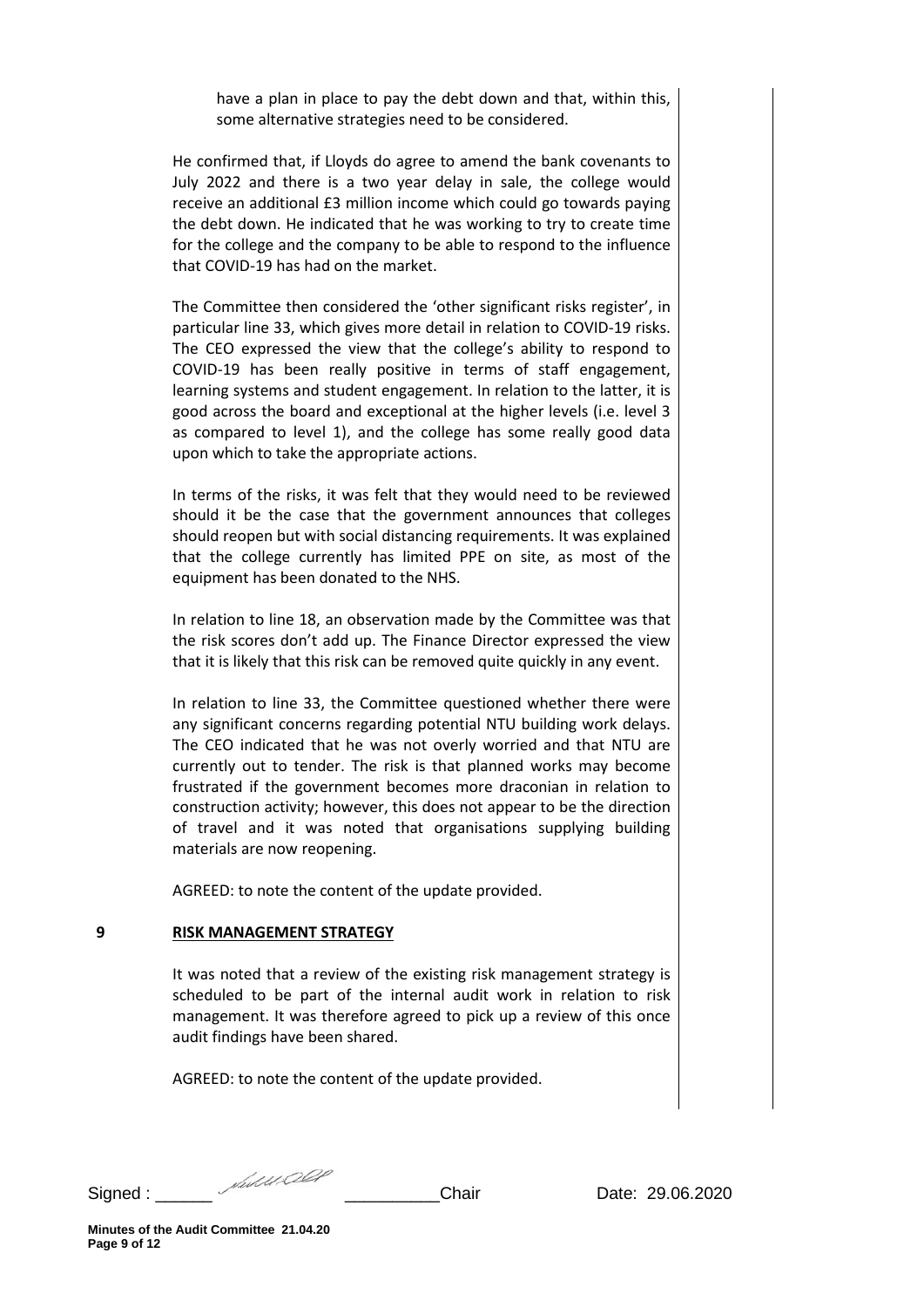## **10 ANTI-FRAUD AND CORRUPTION STRATEGY**

The Finance Director introduced this as a new document and drew the Committee's attention to page 1, which sets out the key points. All acknowledged that there had been a culture change in terms of staff feeling more comfortable with raising concerns. The Finance Director confirmed that the college is broadly taking all of the steps included within the strategy, and there have been a number of actions taken to ensure the strengthening of controls.

The Committee's attention was drawn to appendix 1, which is the risk strategy fraud assessment, and it was agreed that this would be considered as part of the risk work currently being undertaken by internal auditors. The Finance Director drew the Committee's attention a number of known risk areas, including:

- procurement
- high value activities
- low value activities but with high volume
- estates projects.

One member of the Committee made an observation in relation to the retrospective authorisation issues discussed in the prior academic year. The Finance Director provided assurance that the systems have now been changed. Rolling contracts like utilities no longer require a PO, and longer-term agreements (e.g. licence agreements regarding IT) are also now processed in a different way.

He advised that the internal systems were overly complicated and that these have now been simplified. Setting up new suppliers on the system is easier but still within a robust framework. He confirmed that any invoices received without a PO are now returned and are only paid once a PO is obtained.

In terms of the policy presented, one member of the Committee questioned whether at point 3, in relation to culture, the college should be explicit when referencing expectations on training.

The Finance Director confirmed that the college did provide a fraud workshop and that 50%-60% of staff attended this. He confirmed that he is now looking to develop online packages. A challenge from the Committee was that the college needs to ensure that the right training is provided to the right people. The view expressed was that now might be the right time to ask staff to undertake online learning. It was confirmed that all new staff have mandatory training on anti-fraud. A challenge from the Committee was that the college needs to make it explicit in terms of expectations and responsibilities, and that it would be helpful to see, as a minimum, an annual refresher.

When considering the annex, the Committee discussed the risk

Signed : \_\_\_\_\_\_\_ *Multived at* \_\_\_\_\_\_\_\_\_\_\_\_\_\_\_Chair \_\_\_\_\_\_\_\_\_Date: 29.06.2020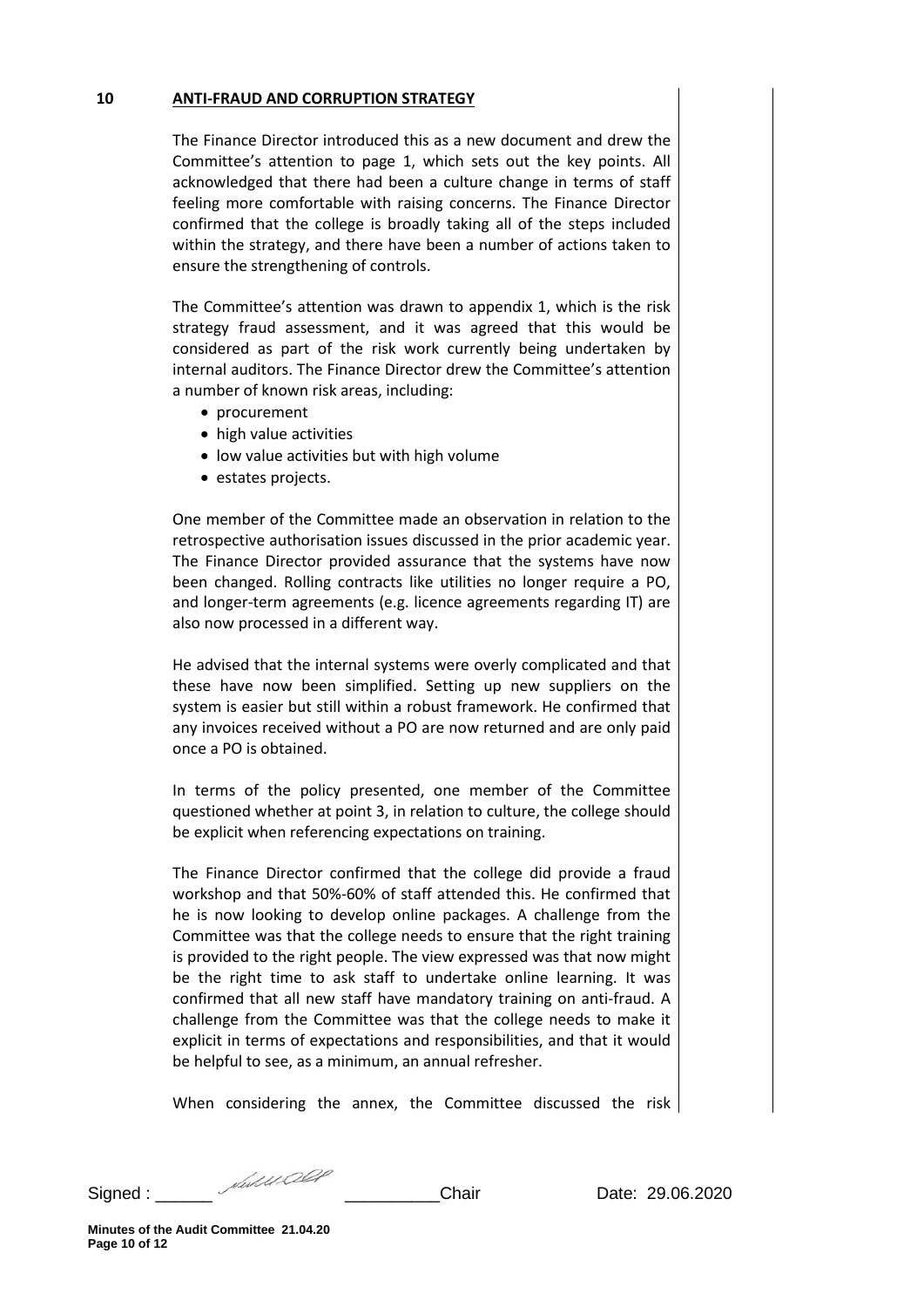highlighted in terms of 'incorrect claims for qualifications'. They questioned whether the summer assessment process, as a response to COVID-19, is a potential opportunity for teacher fraud regarding grades. The CEO advised that there are significant regulatory requirements and guidance that have to be followed. In addition to this, there has to be a review mechanism which includes peer review regarding recommendations and evidence. It was acknowledged that there is a lot of professional trust being placed with teachers this year, but that this is within the context of a clear framework.

The CEO indicated that the college is trying to ascertain whether BKSB can be used to give confidence regarding the grades and ranking for Functional Skills. The college expectation is a team-based decision with existing processes already in place, e.g. internal verification. The college also has external verification, mainly in relation to qualifications that fall under direct claim status. The CEO confirmed that decisions will need to be evidence-based, and this should help to prevent any fraud.

In considering the appendix, it was agreed to:

- add in the potential for student fraud
- increase the residual risk score in relation to incorrect claims for qualifications.

Subject to the changes proposed, the Committee were happy to recommend that the Board approve the anti-fraud and corruption strategy as presented.

AGREED:

A. To note the content of the update provided B. Recommend that the board approve the Anti-Fraud and Corruption Strategy.

# **11 APPRENTICESHIPS – 20% OFF THE JOB TRAINING**

The Finance Director presented an example of the tracking report available. He confirmed that there is now internal monitoring with the establishment of an apprentice monitoring group. What this tracking document does is collate the position of all active learners, and it is clear to see that some are not on target. He explained that what the system currently cannot do is exclude the withdrawn learners, and that this needs to be a change made as they are not part of the measure to be monitored.

He provided the Committee with assurance that the improvement to systems is moving in the right direction, but there are still developments needed. He indicated that, in some areas, the college is not accurately recording the non-taught time; an example given was construction mentoring on site. He advised that departments are learning from best practice regarding data collection, and that there is

Signed : \_\_\_\_\_\_\_ *Multived and \_\_\_\_\_\_\_\_\_\_\_\_\_\_*Chair Date: 29.06.2020